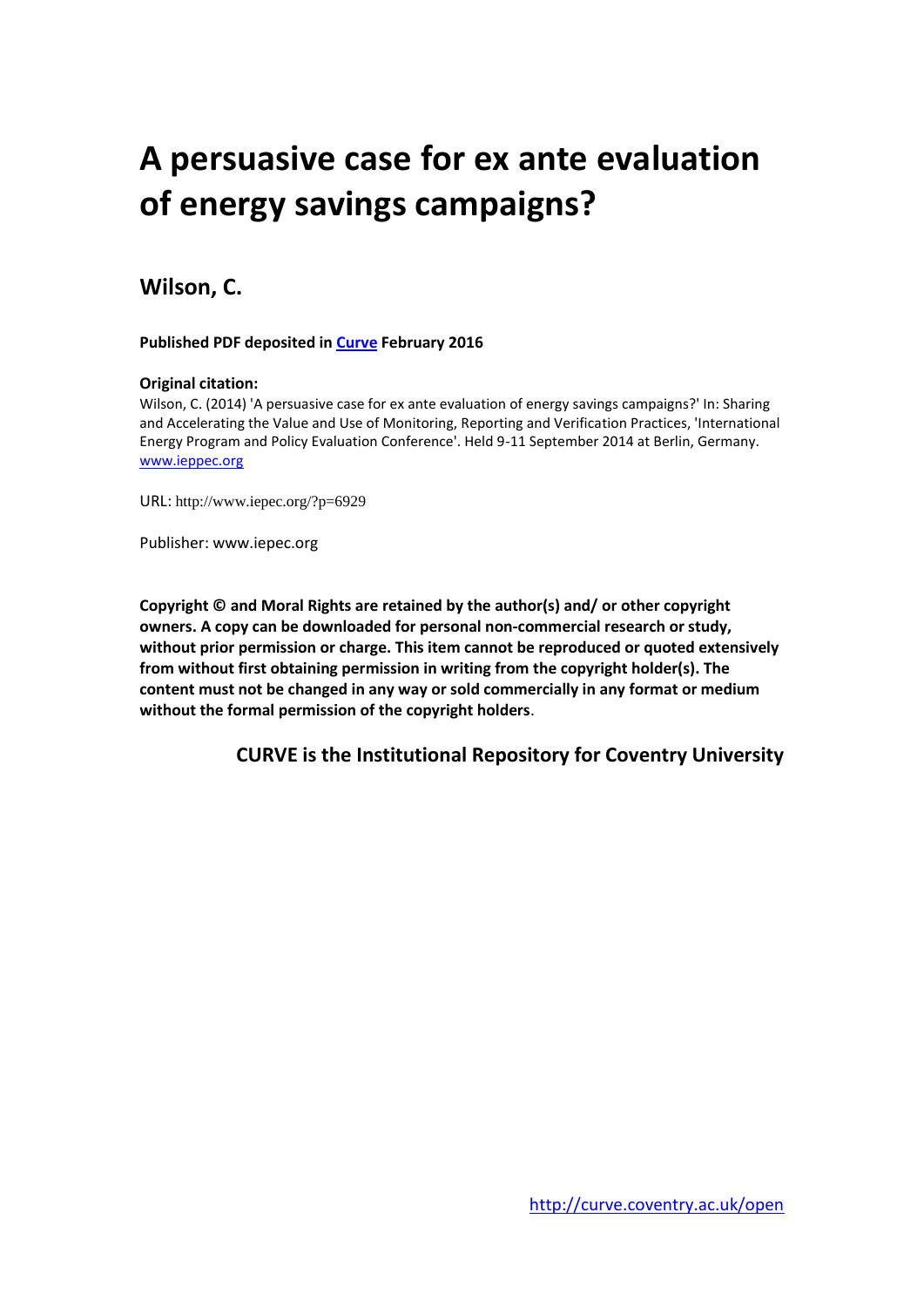# **A persuasive case for ex ante evaluation of energy savings campaigns?**

*Dr Caroline Wilson, Coventry University Research Solutions, Coventry University. CV1 5BH, UK* 

*Dr Graeme Stuart, Institute of Energy and Sustainable Development, De Montfort University, Leicester LE1 9BH, UK* 

# **Abstract**

Energy saving by building users is now one of the top sustainable behaviour change priorities of both public and private sector organisations, and communication of information is the most popular strategy to deliver such voluntary change. A major challenge to this type of strategy is that what makes information persuasive is contextual, according to the communication situation and the interests, cultural expectations and needs of the audience. Further, such behaviour change initiatives across Europe do not currently have a track record of quality evaluation.

The Elaboration Likelihood Model (Petty & Cacioppo 1986a) offers a potential framework for assessing this type of strategy ahead of implementation, as it focusses on the features of communication that exert influence on attitudes. This paper reports on the use of the framework to pre-test a project to engage building users with a new feedback mechanism. The building users and public buildings in this research are a sub-set of the EU-funded SMARTSPACES project to deliver more energy efficient use of such property. Quantitative findings show that the proposed intervention contains information which is credible and believable and associated with raised intentions. Qualitative feedback from focus groups provides insights into the aspects which fail to motivate.

As well as learning for the SMARTSPACES project, there are observations which are useful to others trying to engage building users in adopting more energy efficient behaviour. These insights indicate that using communication theory to frame an ex ante evaluation has potential to help address the gap in preparatory work to find out what works ahead of engaging building users in saving energy.

# **Introduction**

Energy efficiency is of increasing importance as a method to help the UK and the EU meet obligations to reduce carbon emissions (e.g. UK Climate Change Act in 2008, Directive 2012/27/EU on energy efficiency). Some of the changes needed to the way we consume energy will be achieved through regulation, others will require us to choose to behave differently. Energy performance of buildings, for instance, is highly dependent on consumer behaviour (Faiers, Cook & Neame 2007)

As a reflection of this, employee energy saving is now one of the top sustainable behaviour change priorities of both public and private sector organisations based in the UK. While attention so far has been focused on domestic settings and householders, there is considerable scope to reduce energy consumption in non-domestic buildings; it is estimated that in the UK 17% of carbon emissions result from the operation of these building types (UK Green Building Council 2013). Switching the focus to non-domestic buildings presents an interesting challenge. For the ordinary building user many of the barriers to reducing energy (e.g. up front cost of measures, hassle factor, distrust of energy suppliers) are removed (HM Treasury &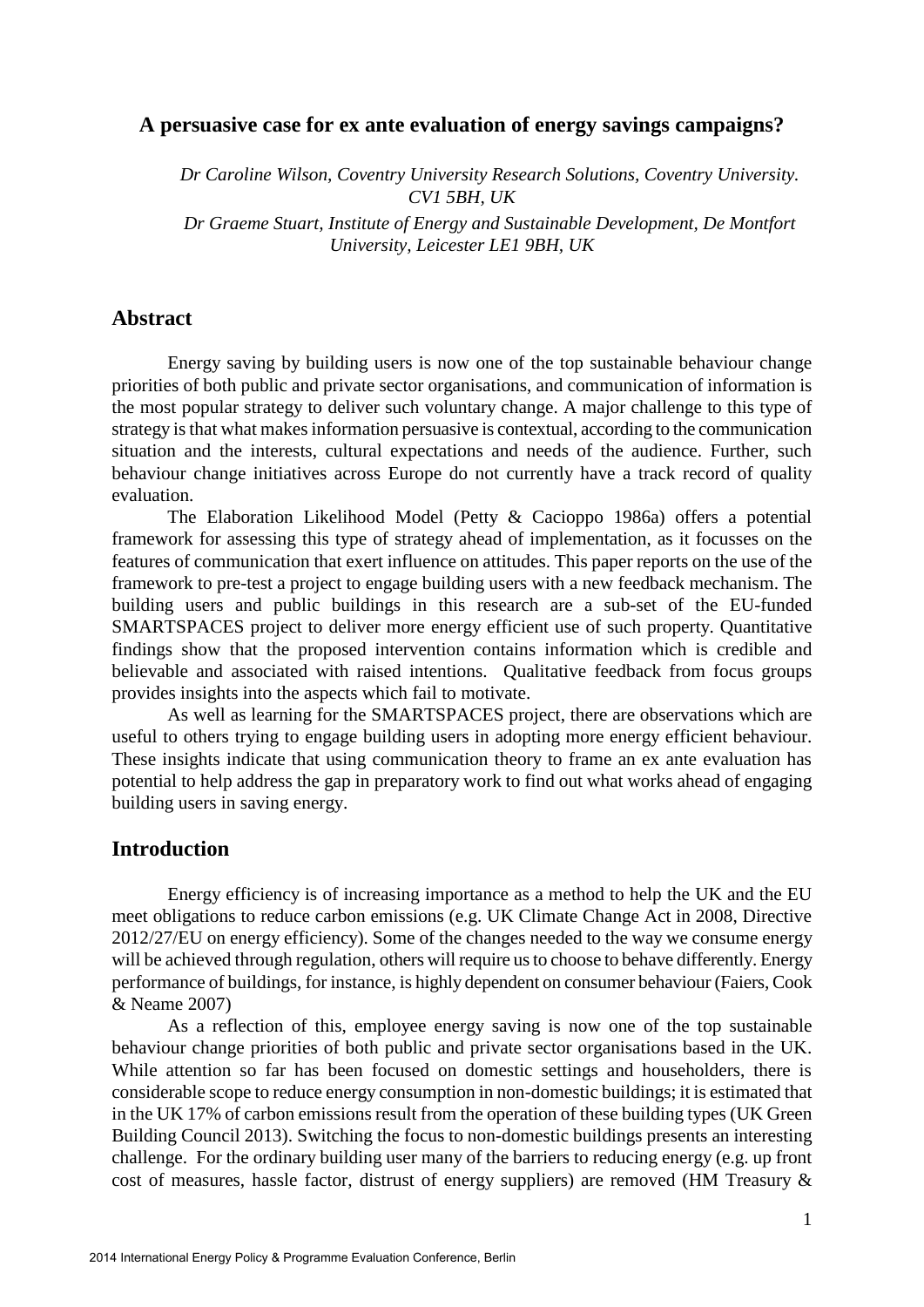DEFRA 2005). One the other hand a major incentive, direct personal cost savings, are also no longer applicable.

Communication is the most popular strategy to deliver voluntary change (Corporate Culture 2013). However a major challenge to this type of strategy is that what makes information persuasive is contextual, according to the communication situation and the interests, cultural expectations and needs of the audience. Such behaviour change initiatives do not currently have a track record of quality evaluation (EEA 2013). Ex-ante evaluation would provide organisations with much-needed guidance on whether such initiatives would be likely to be successful, or indeed identify the risk that they might be counter-productive.

A key problem with campaigns to encourage reduction in energy consumption is that such consumption operates at the level of the subconscious for most people, with 'energy' and 'power' not everyday terms (Dobbyn & Thomas 2005, 6). People can be 'energy conscious, but not energy knowledgeable', in that they know that low energy use is important, but may not know how to achieve it (EEA 2013, 29). Another key factor with provision of energy advice information is trust in the provider of the advice (ibid).

The three year (2012 to 2014) EU-funded SMARTSPACES energy-saving project focuses on public buildings and uses data generated from smart metering systems to better communicate consumption to building users. Pilot sites at eleven European cities are involved. The SMARTSPACES system being developed in the Leicester pilot site aims to provide building users with data on energy (electricity and gas) performance across 25 public buildings (Stuart et al. 2013). Non-technical users, the focus of this research, were to be presented with a simple visualisation of the energy performance of their building, as shown in Figure 1, to allow them to better understand their building's performance and compare it with other monitored buildings.

| Performance this week - Click on a building to see more detail |             |     |  |  |  |
|----------------------------------------------------------------|-------------|-----|--|--|--|
| Building                                                       | Electricity | Gas |  |  |  |
| <b>Hugh Aston</b>                                              |             |     |  |  |  |
| <b>Campus Centre</b>                                           |             |     |  |  |  |
| <b>Queens Building</b>                                         |             |     |  |  |  |
| John Whitehead Building                                        |             |     |  |  |  |
| <b>Kimberlin Library</b>                                       |             |     |  |  |  |

#### **Figure 1.** Prototype of energy feedback system

1

A key feature of the proposed communication was the feedback facility, with all building users able to report or comment on building performance, or problems in their building<sup>1</sup>. This was to be provided by commonly available social networking, such as twitter, and also via a discussion forum to allow for open discussion of issues. Bringing disparate stakeholders together in this way can lead to a dialogue which can generate collaborative behaviour change.

The intended provision for participative communication in the SMARTSPACES project

<sup>&</sup>lt;sup>1</sup> Since this study the feedback system has gone live, incorporating feedback from this research. See [http://smartspaces.dmu.ac.uk](http://smartspaces.dmu.ac.uk/) and the forum at [http://forum.smartspaces.dmu.ac.uk.](http://forum.smartspaces.dmu.ac.uk/)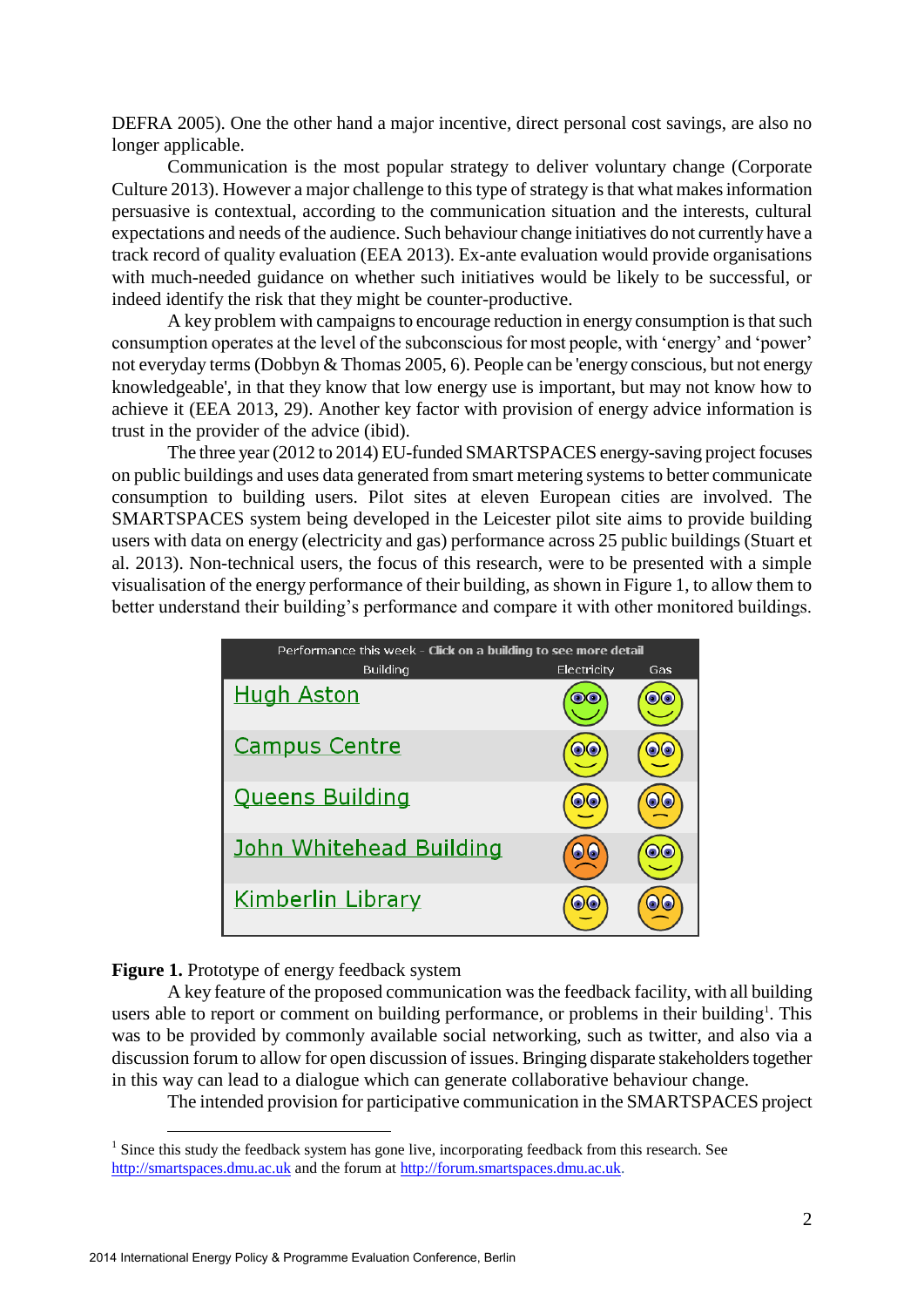bears many hallmarks of a bottom-up approach to communication, where individuals are actively involved rather than passive (Filmer-Wilson & Anderson 2005; Owens & Driffill 2008). The characteristics of a bottom-up communication approach include dialogue, participation and involvement in the process, as opposed to a top-down approach to communication featuring scientific persuasion or instructional transmission of information (Wilson & Irvine 2013). Participatory methods are advocated for greater effectiveness (Anable, Lane & Kelay 2006; Collins et al. 2003) due to being more appropriate in Western societies for today's less deferential citizens.

In summary then, inadequate knowledge is a barrier to energy-saving behaviour and as such information has a key role in any package of measures to change behaviour. This information needs to be involving, or engaging, and trustworthy. The Elaboration Likelihood Model (Petty & Cacioppo 1986a) offers a potential framework for assessing persuasive messages ahead of their implementation. This paper reports on the use of the framework to assess a proposal to engage building users with a feedback mechanism designed to deliver more efficient energy use in public buildings. It should be stressed that the purpose here was not to test theory but to use theoretical insights to identify and monitor the communication processes underlying the proposed SMARTSPACES intervention (Riemer & Bickman 2011).

# **Theoretical context**

The Elaboration Likelihood Model (ELM) is a 'framework for organizing, categorizing and understanding the basic processes underlying the effectiveness of persuasive communications' (Petty & Cacioppo 1986b, 125). This framework is useful 'for investigating factors that may increase or decrease the likelihood of a message receiving thoughtful consideration' (Lundy 2005, 267). The ELM addresses four features, or independent variables, which influence the impact of communication. Two of these are internal to the message receiver: the extent to which they motivate or involve the receiver in the issue being communicated, and the extent to which receivers are able to process the message. Two are external features: a receiver's judgement on the perceived quality of the argument in the message and on the trustworthiness of the source of the message. The model describes how people process information to varying degrees of thoroughness, the depth of processing being a function of motivation and ability. If involvement and ability levels are high, thoughtful elaboration is more likely to occur (Petty & Cacioppo 1986b).

### **Objectives and methods**

The purpose of the research is to discover the optimum way to communicate the SMARTSPACES project in order to achieve attention, interest and engagement with key categories of building user in the Leicester pilot site. Given what makes information persuasive is contextual, a second purpose is to assess the efficacy of using the ELM as a framework to evaluate the proposed introduction of this and similar energy use engagement projects.

The Leicester pilot involves five large De Montfort University campus buildings. Student users were identified as potentially the hardest to motivate. They have a shorter term stake in the financial economy of the university than staff. The cost of being at the university has recently increased dramatically (Paton 2013) and the fee remains the same regardless of energy consumption. This creates a potential 'commons dilemma' (Hardin 1968) in which students may understandably feel it is their right to extract maximum individual benefits by having resources at their disposal at minimum inconvenience. A convenience sample was necessary due to the difficulty in attracting students to volunteer in early summer 2013, a period with many deadlines,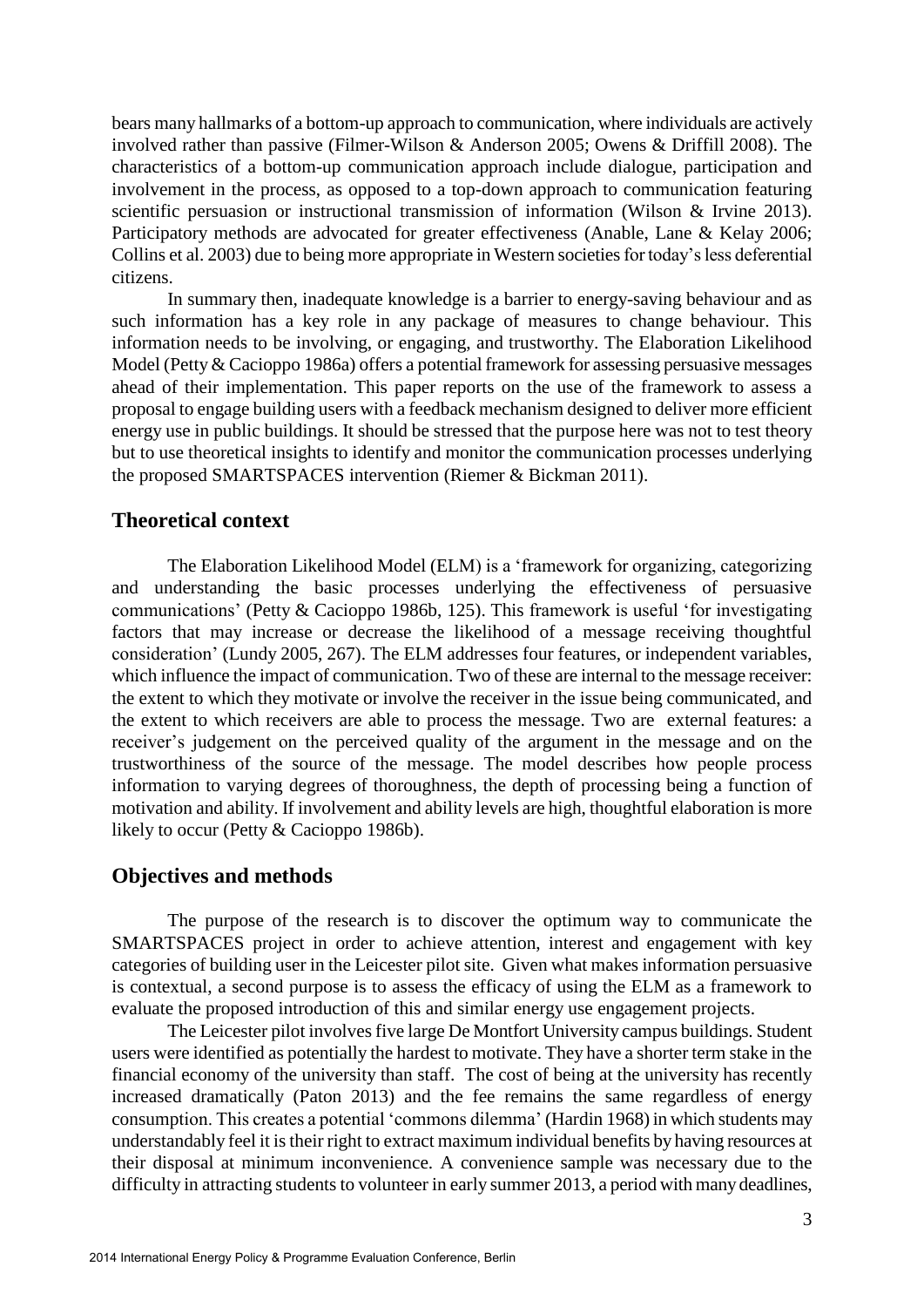but also the required time in order to inform the rollout of the intervention in the autumn of the same year. All of the students were from a humanities faculty, studying courses with no specific energy or environmental focus. Three focus groups were conducted with nine, six and five participants (20 student participants in total). Males and females were represented in both student and staff focus groups.

The profile of the staff group (nine participants) was deliberately different. A group of environment champions was targeted for their familiarity with promoting energy saving at the university. These staff were judged to offer insights into current staff attitudes to energy saving. The questionnaire focussed on their own individual behaviour, whilst,the focus group questions included comments on their own responses and those they might expect from disinterested colleagues.

The conduct for administering the questionnaires and follow-up focus groups was the same for students and staff. Each focus group first received a short presentation of the proposed SMARTSPACES service, including what it might look like, its purpose and how it was expected to work. Each participant was then asked to complete a questionnaire, with questions formed using keywords gathered from existing literature on how the four independent variables of the ELM should be operationalised. For example *ability to process* was assessed by asking participants to indicate to what extent information was 'understandable' or 'clear' (Park, Lee & Han 2007). For *source credibility* participants were asked questions around whether they thought the university was an 'expert' (Wood & Kallgren 1988) who was 'credible' (Jones et al. 2004). Questions were also posed about energy behaviour intentions as a result of receiving this new information.

All participants who completed the questionnaire were then invited, and agreed to take part in, one of a series of focus groups in which questions were again based on the four independent variables of the ELM. The goal of the focus group was to explore reasons for respondents' questionnaire responses. In the final phase of the focus group, respondents were shown alternative prototype sources for the intervention. The purpose of this was to assess whether these alternative sources would be more or less credible than the one proposed. One proposed prototype was a specially designed *product brand* (Balmer & Gray 2003) comprised of the words 'My Energywatch' and an anthropomorphised animal cartoon character. Researchers used the focus group discussion to elicit whether a brand new product brand such as this was appropriate. Alternatives shown were existing product brands already associated with energy use or environmental action, or the more *corporate brand* (ibid) of the university.

# **Quantitative results**

<u>.</u>

It is worth recalling here that this research is not intended to be a test of theory, but using theoretical insights to identify and evaluate impact on the causal determinants underlying the behaviour change intervention. Therefore a lack of a significant finding is treated here as an indicator of potential failure of the campaign to have an impact on its intended audience, rather than a failure of theory.

Responses to groups of questions designed to measure each persuasion variable were tested for whether they reliably measured the same concepts. This was done by using only question sets that scored higher than .7 in Cronbach Alpha analysis<sup>2</sup>. While all of the predictor variables met this threshold, the questions assessing the proposed dependent variable, behavioural intention, were exposed as not measuring a single concept (Cronbach Alpha = .389)

 $2$  Cronbach's test uses the mean score of question items to measure the strength of their relationship to others it is proposed to group with them.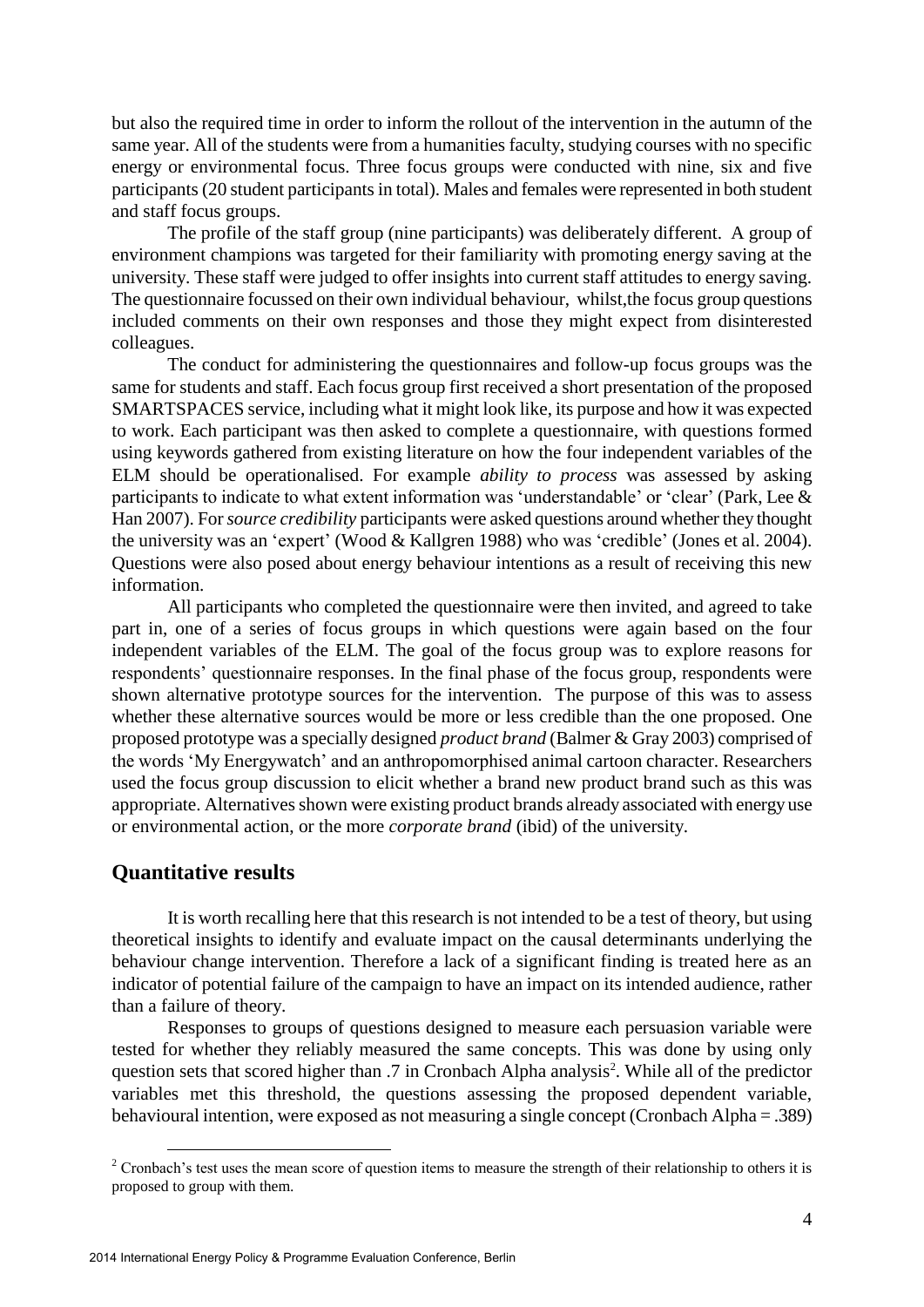but potentially assessing different types of intention: intention to change own behaviour, and intention to report energy wastage in buildings more generally. As a result, the following statistical tests were therefore conducted using each intention question as a separate independent variable.

# **Prediction**

Repeated testing and meta-analytic reviews provide strong evidence that *ability to process*  and *argument quality* predict changed attitudes, intentions or behaivours (Johnson & Eagly 1989; Keller & Lehmann 2008). Statistical analysis explored this causal hypothesis, i.e. whether those respondents giving positive responses for persuasion indicator questions from the ELM are also more likely to change their own behaviour or to report an energy saving opportunity. The persuasion variable responses were scored on a scale from 1 for 'strongly agree' to 5 for 'strongly disagree'. In Table 1 it can be seen that for all four ELM predictor variables, mean scores are lower in every case for participants who say they intend to report an energy saving opportunity than for those who do not.

| <b>Variable</b>           | Intention to report | N  | <b>Mean</b> | U       | Sig. |
|---------------------------|---------------------|----|-------------|---------|------|
| <b>Ability to Process</b> | yes                 | 13 | 10.19       | 114.500 | .046 |
|                           | no                  | 12 | 16.04       |         |      |
| Involvement               | yes                 | 13 | 10.73       | 94.500  | .186 |
|                           | no                  | 11 | 14.59       |         |      |
| Argument quality          | yes                 | 13 | 10.08       | 116.000 | .040 |
|                           | no                  | 12 | 16.17       |         |      |
| Source credibility        | yes                 | 13 | 12.12       | 76.500  | .776 |
|                           | no                  |    | 12.95       |         |      |

**Table 1.** Results of the Mann-Whitney U test to see if there is a difference in intention to report for those who find the campaign persuasive

The data was analysed using the Mann Whitney U Test. The difference in responses was statistically significant ( $p < .05$ ), for two of the ELM variables indicating that when building users found the information offered *believable* and *credible* (argument quality) they were also likely to intend to report energy savings opportunities. When they found the information *useful*, *enjoyable* and *engaging* (ability to process), they were also more likely to intend to report energy savings opportunities. For the other two ELM variables, *involvement* and *source credibility*, it cannot be concluded that the difference in distribution of responses between high and low scorers found in the sample are sufficient to make them predictable throughout the university staff and student population during intervention rollout. Similar analysis analysing the impact of persuasion indicator questions on intention to change own behaviour was non-significant in all cases, indicating that the information was less persuasive in focussing people's attention on their own energy behaviour.

# **Student/staff differences**

One final test was undertaken to see if staff and students were responding in the same way. As previously discussed, the staff participants were environment champions and could be expected to respond favourably. A Mann-Whitney test, conducted to compare the staff and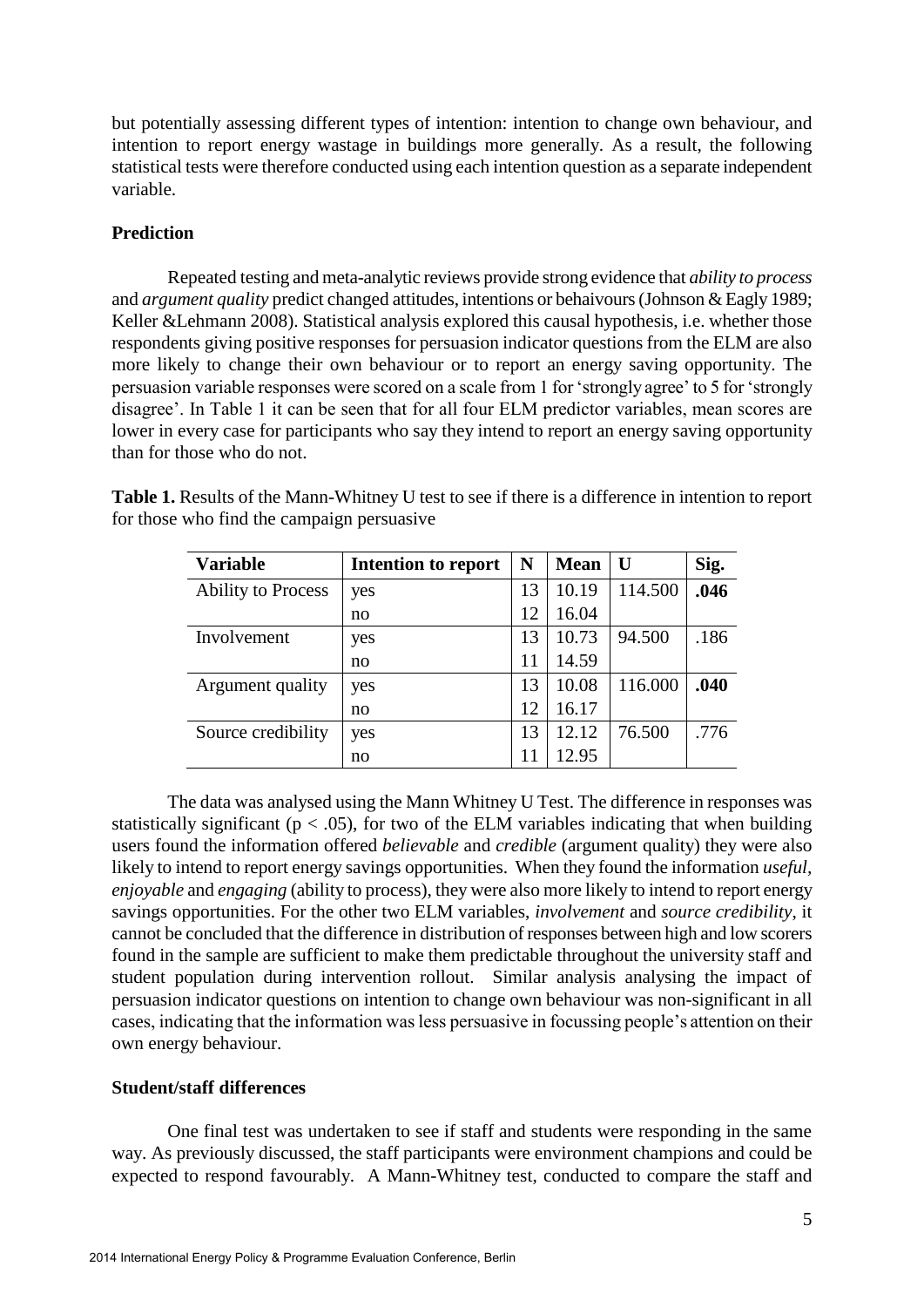student responses, revealed a statistically significant difference in that students reported a greater sense of involvement, ability to process and argument quality. There was no statistically significant difference in the responses to source credibility (see Table 2). There was also no significant difference between staff and student responses to the *intention to report* dependent variable ( $p = 0.13$ , Fisher's Exact Test) suggesting that while the students are giving more positive responses to the predictor variables than the staff, the resulting intentions are similar.

| <b>Variable</b>           | User type | N  | <b>Mean</b> | $\bf U$ | Sig. |
|---------------------------|-----------|----|-------------|---------|------|
| <b>Ability to Process</b> | student   | 16 | 16.31       | 19.000  | .003 |
|                           | staff     | 9  | 7.11        |         |      |
| Involvement               | student   | 16 | 15.09       | 22.500  | .010 |
|                           | staff     | 8  | 7.31        |         |      |
| Argument quality          | student   | 16 | 16.91       | 9.500   | .000 |
|                           | staff     | 9  | 6.06        |         |      |
| Source credibility        | student   | 15 | 12.10       | 61.500  | .716 |
|                           | staff     | 9  | 13.17       |         |      |

**Table 2.** Results of the Mann-Whitney U test of the difference between staff and students

#### **Quantitative results discussion**

The results indicate that when building users find the information presented believable, credible and engaging, they are also likely to intend to report energy savings opportunities. Differentiating staff and students indicates that students find the campaign more persuasive than staff, although the intentions between the two groups are not significantly different. This suggests that staff, who are likely to already be energy aware and alert to energy saving opportunities, were less affected by the proposed intervention but reported similar intentions to report energy savings (suggesting they were already persuaded). For students, who had fewer energy associations than the staff participants, the results suggest the campaign was more effective in triggering intention.

# **Qualitative results**

#### **Student focus groups**

Student participants observed that the message should be more explicit and quantified. As was shown in Figure 1, the prototype information about the performance of buildings used cartoon 'smiley' faces. While students liked the smiley face concept they struggled to relate to how much worse an unhappy face was than a happy face. They recommended some indication of what each face meant in cost terms, environmental or financial, with financial quantification more favoured than environmental. Other suggestions included clearer guidance as to what actions to take, such as reminders to switch off lights or computers.

On *involvement*, some students questioned whether energy saving was their responsibility: "I think a lot of people might think it's not really up to them, as in they have no control over it ... right now we think somebody else controls electricity and controls the gas and we just turn up basically. That's how it is for us". (Female, focus group 2)

As regards whether they would feel sufficiently involved to interact they thought this unlikely, even though use of a social media tool like twitter made it an easy option. There were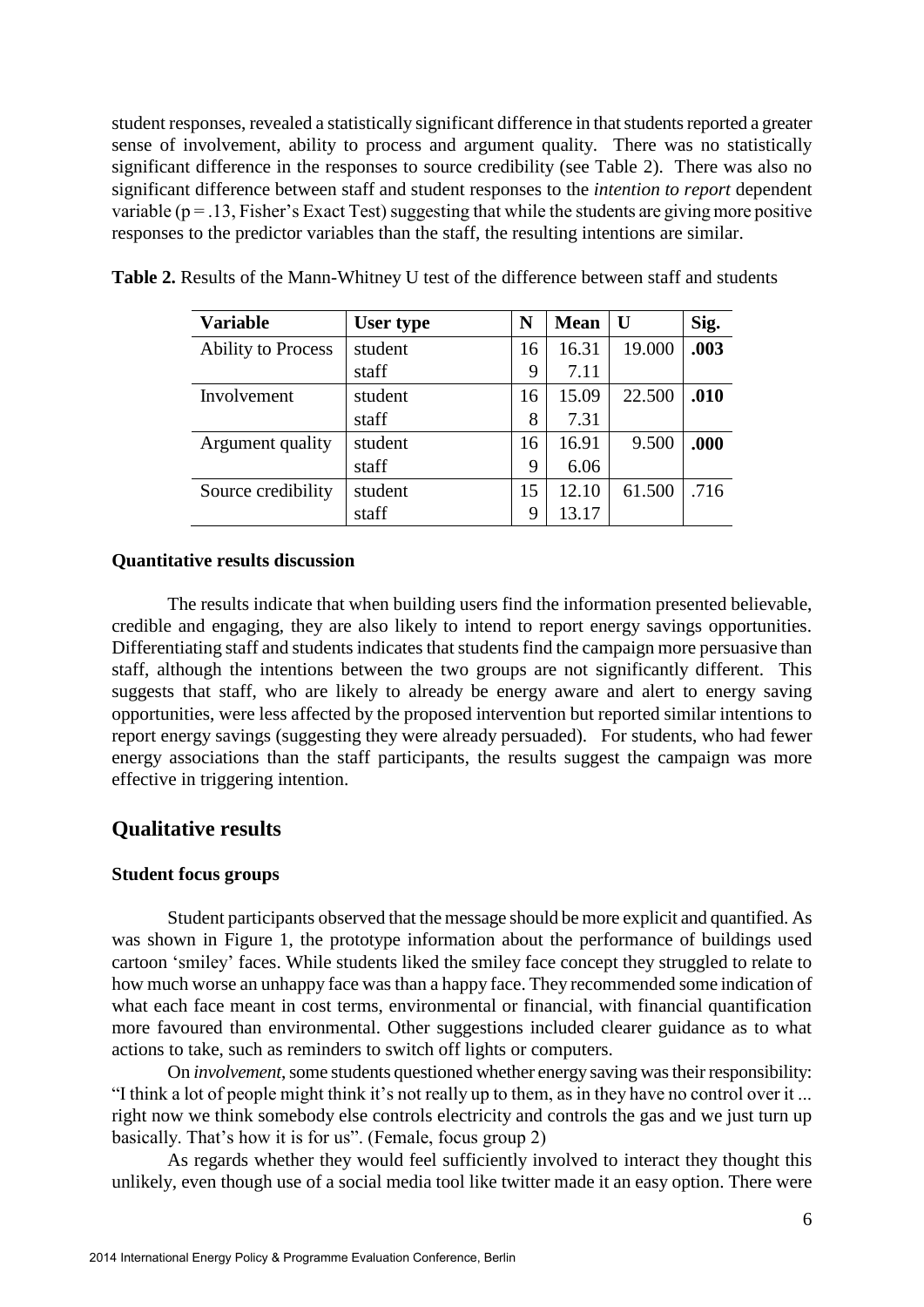comments about such action being neither the role of a student or something they could identify with doing: "I don't tweet that much and when I do it's about stuff that goes on in my life. I can't imagine myself tweeting about electricity and the uni". (Female, focus group 2)

One group felt the main achievement of the proposed intervention would be to make the student body more energy-aware and change the mind-set and the culture of the university towards energy waste, rather than have it judged on numbers of comments made.

There was no clear guidance as to which of the potential brand images shown would be more credible to act as the source of the intervention. Participants felt a product brand was positive, but there was strong agreement from all three groups that it should be clearly underpinned by a clear use of the university corporate brand: "From our point of view it would probably best for it to be from the university. Because it's something that you are closely engaged with. We're all connected in that way because we're all at the same university". (Male, student focus group 1)

University branding was also recommended to be felt through the 'channel' used to communicate, with the staff and student portal or common internet landing page recommended as communication channels. One important unplanned finding from two of the focus groups was about the need for training in order for staff to act as role models. Examples were given of staff observed using energy unnecessarily, either because they were not aware how to avoid this, or because they were unconcerned by the consequences.

#### **Staff focus group**

Staff also liked the smiley face concept but offered lots of suggestions to make the campaign more involving and engaging. A female member of staff said that employees (as opposed to students) would be motivated by clear signals about the potential for energy saving to reduce cost. She also approved of information being provided at a building level, so that the focus wasn't on individuals. There was a consensus that the campaign message had to do more than highlight performance, it had to give information about what staff could do: "Once you've looked at and seen it's red [the face], what do I then do?" (Male, staff focus group). Another male member of staff agreed that to only receive information about relative energy use might leave staff, particularly those without a strong interest in sustainability or energy, feeling helpless: "I think it's a bit overwhelming for the individual at times to see an issue like that and think, what am I going to do?"

As described in the literature review, a key feature of participative communication is that it is conducted two-way, yet staff identified several hurdles to participation, around immediacy, competing priorities and existing culture. One staff member said that unless the response could be made instantly, interaction was unlikely. Staff intranet pages which open automatically with their browser were also seen to have limited value: "As soon as that thing flashes up on my screen in a morning I just switch it straight off because there's so much for me to get involved in and do, I'm not interested. I can only do what I have to do as part of my job." (male, staff focus group)

As with the student focus groups, part-way through the discussion participants were shown a range of alternative brands and asked to discuss their merits. The consensus was that the brand needed to look like a professional established brand for credibility and that some of the alternatives seen achieved this better than the prototype. Staff were less keen than students for the university brand to act as the source of the intervention, as this would mean it was less likely for staff to feel ownership.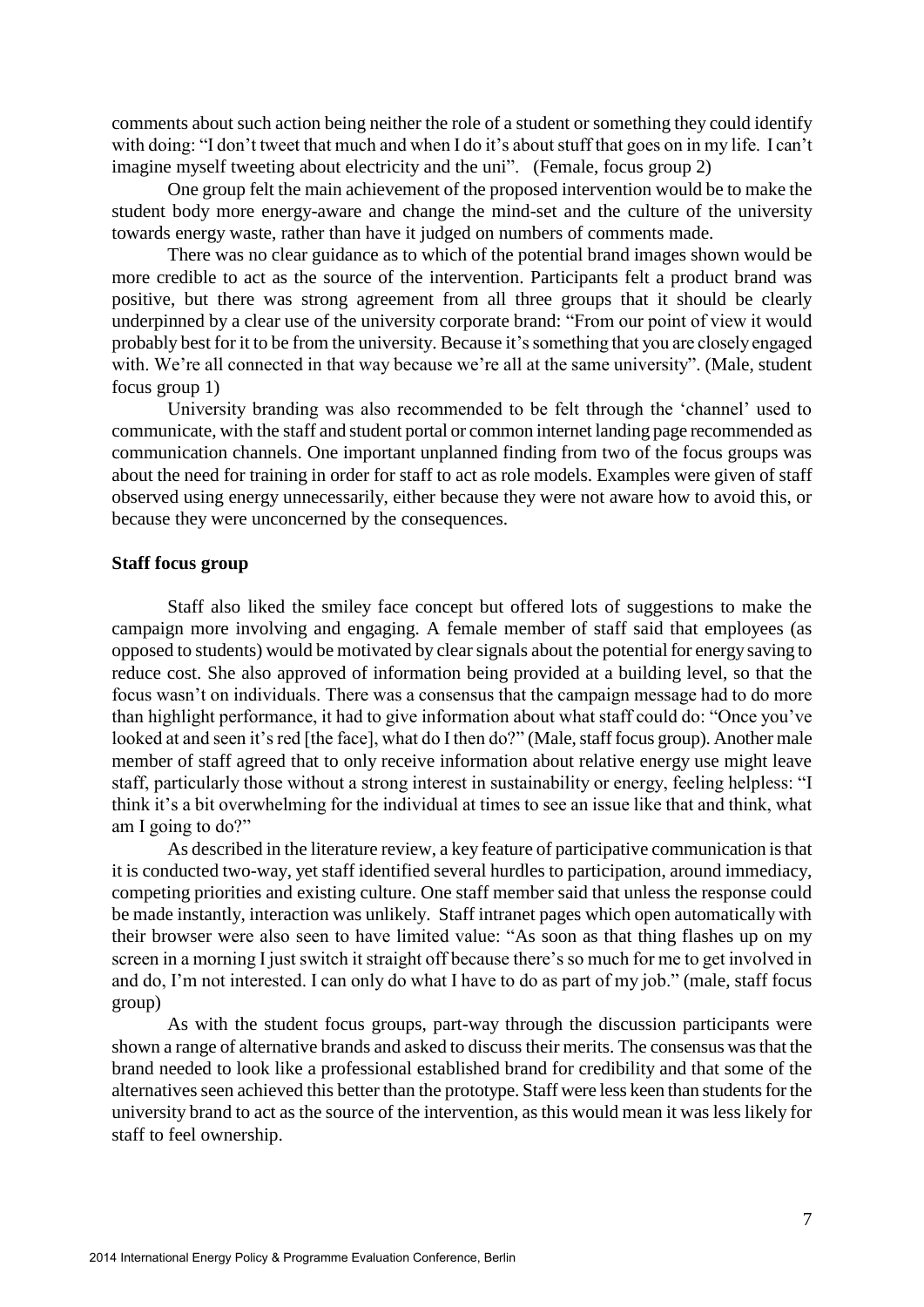#### **Focus Group Discussion**

Using the variables of the ELM to structure and analyse discussion around the proposed communication revealed that the information presented was seen as believable and credible. Both staff and students engaged with the material, often seeking more detail and further elaboration of meaning, suggesting satisfaction with *argument quality.* The communication as proposed in the prototype did not appear to prompt user involvement. Energy and participation in use-reduction were not seen as topics either staff or students felt appropriate for them to discuss, and there was a lack of clarity about the meaning of the smiley faces and how to respond. The ELM suggests that if *involvement* is weak, source credibility can step in as a cue for a respondent to engage with the topic (Petty, Gleicher & Jarvis 1993). Students wanted strong university branding but staff thought this might indicate an authoritative initiative not influential to participation.

As described in the introduction, the approach of the proposed intervention was based around an 'invitation to participate' but the mechanisms offered to achieve this were seen as unlikely to engage, partly due to practical barriers such as immediacy and time, but also because commenting on neither twitter nor a proposed forum were seen as something staff or students could see themselves as doing.

#### **Triangulation of quantitative and qualitative data**

The quantitative findings indicated that questions were referring to two different types of intention, and the intervention as presented contained argument persuasive to participants reporting on energy use of others/the building but not about changing own behaviour.

The focus group discussions about intention also featured little discussion about participants' own behaviour. Students, especially those in the second of the focus groups, thought that responsibility did not lie with them to change behaviour, but for energy efficiency to be managed by someone else. The staff group, as energy champions, readily gave anecdotes of the sorts of individual behaviours they already practiced, and it could be that as they already practice individual energy saving, their level of intention was unchanged.

The quantitative findings indicated that when building users find the case presented believable and the information useful and engaging, they are also likely to intend to report energy savings opportunities. This appears only partly borne out in the qualitative findings in that participants appeared to accept that the information presented was genuine, and their engagement with it was to suggest how it could be differently presented, often requiring more elaboration. However while participants reported in the questionnaires that they would report energy savings opportunities, focus group discussions focussed on the barriers to doing this. Quantitative and qualitative data indicated that the ELM variable *involvement* was not found to be influencing intentions. *Source credibility* questions about the university also failed to influence intentions in the quantitative phase, and qualitative feedback about the alternative prototype *My Energywatch* brand was that it looked 'amateur' and 'wishy-washy'.

Students reported a greater sense of *involvement*, *ability to process* and *argument quality* than staff. There was no statistically significant difference in the responses to *source credibility*. There was also no significant difference between staff and student responses on *intention to report*, suggesting that while the students gave more positive responses than the staff, the resulting intentions are similar. There is no clear insight into this from the qualitative data. It could be that while the information provided was seen as quite new to the student groups, the staff group, as noted in the methodology section are already familiar with the concept of energy saving and it could be the case that the information was less influential because it is already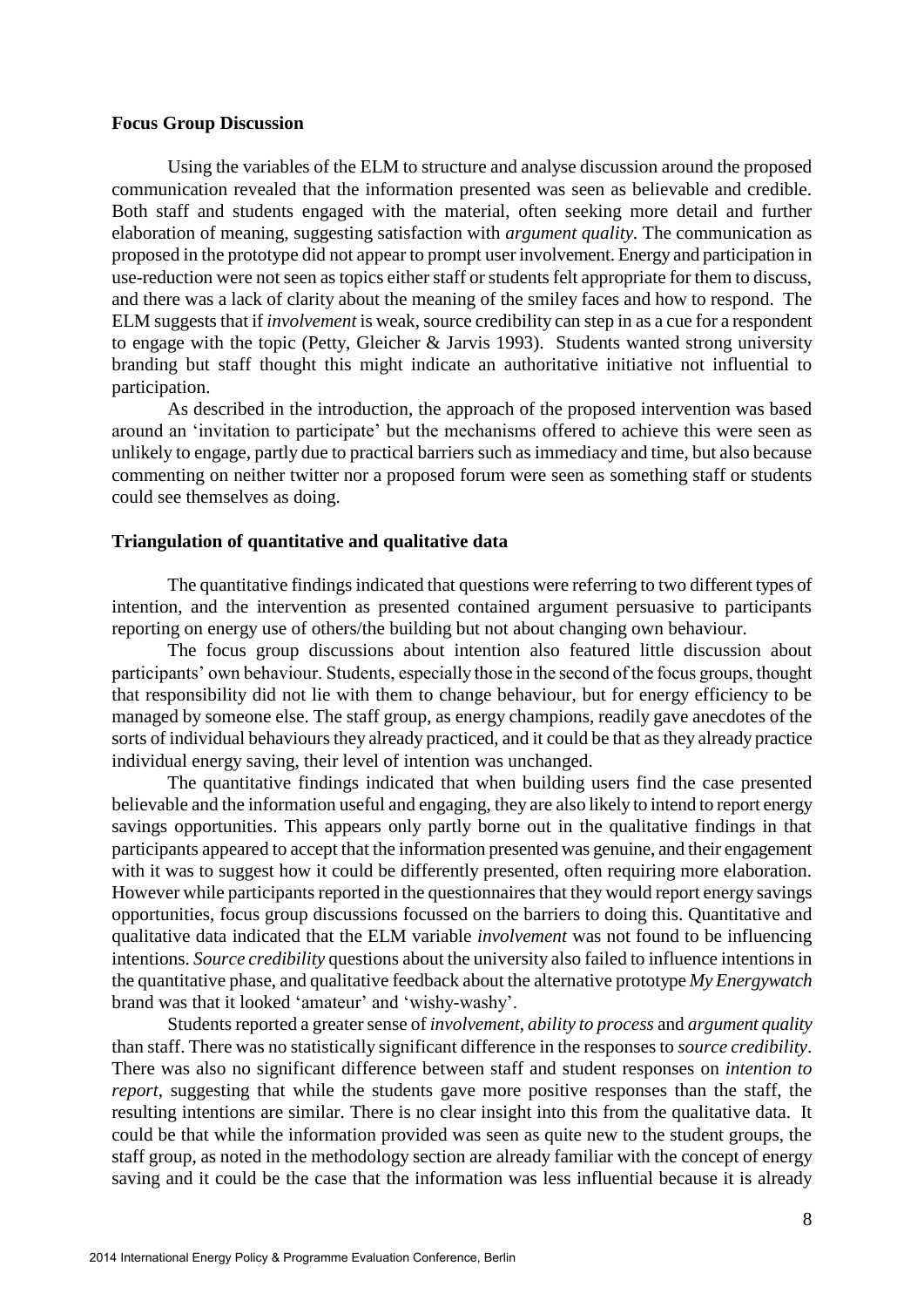familiar and contained only novel presentation (Rosen 2000).

# **Conclusion**

The purpose of this research was not to seek out generaliseable results to indicate that this campaign would work in other situations, as what works is affected by local context. The purpose was to assess the extent to which theories concerning communication methods and approaches offer practical insight as a framework for an ex ante evaluation of a proposed intervention in which information is a key element. Specifically, the goal was to discover the optimum way to present the SMARTSPACES feedback system in the university buildings of the Leicester pilot. Previous sections have set out how the framework elicited useful guidance on ways to improve a sense of *involvement*, on how to make messaging clearer and what branding to use as the source of the message. A key finding was that an 'invitation to participate', without prompts as to what action to take, risks leaving audiences overwhelmed, which is associated with a sense of powerlessness (Ereaut & Segnit 2006; Fisher 2013; FUTERRA 2005).

As well as learning for this specific intervention, there are observations which are useful to others trying to engage building users in adopting more energy efficient behaviour. It appears that even when the goal is to avoid a top down intervention, initiatives based on an 'invitation to participate' still need guidance for the invitee on how to participate/respond. While avoiding overt persuasion, participative approaches will still want to consider what is persuasive. A key learning is that further support, such as cultural priming, and possibly greater shared knowledge on both sides, is needed before two-way communication is realistic. These insights indicate, that while not a framework to deliver generaliseable results, using communication theory to frame an ex ante evaluation has potential general use. Even though the ELM was originally devised to assess the persuasive communication associated with a top-down approach, it appears to offer useful guidance in how to assess an intervention that is designed to be deliberative and participative.

### **References**

- Anable, J., Lane, B. and Kelay, T. 2006. *"An Evidence Base Review of Public Attitudes to Climate Change and Transport Behaviour: Final Report."* http://tna.europarchive.org/20090605231654/http://www.dft.gov.uk/pgr/ sustainable/climatechange/iewofpublicattitudestocl5730.pdf London: Department for Transport.
- Balmer, J.M.T., and Gray, E. R. 2003. "Corporate Brands: What Are They? What of Them?" *European Journal of Marketing* 37 (7/8): 972–997. doi:10.1108/03090560310477627.
- Collins, J., Thomas, G,. Willis, R. and Wilsdon, J. 2003. *"Carrots, Sticks and Sermons"*. http://www.demos.co.uk/publications/carrrotsstickssermons London: Demos/Green Alliance.
- Corporate Culture 2013. *"Motivating Millions, The Sustainable Behaviour Marketplace Survey"*. http://www.corporateculture.co.uk/motivating-millions/Motivating\_Millions.pdf London: Corporate Culture.
- Dobbyn, J., and Thomas, G. 2005. *"Seeing the Light : The Impact of Micro- Generation on the Way We Use Energy. Qualitative Research Findings"*. http://www.sd-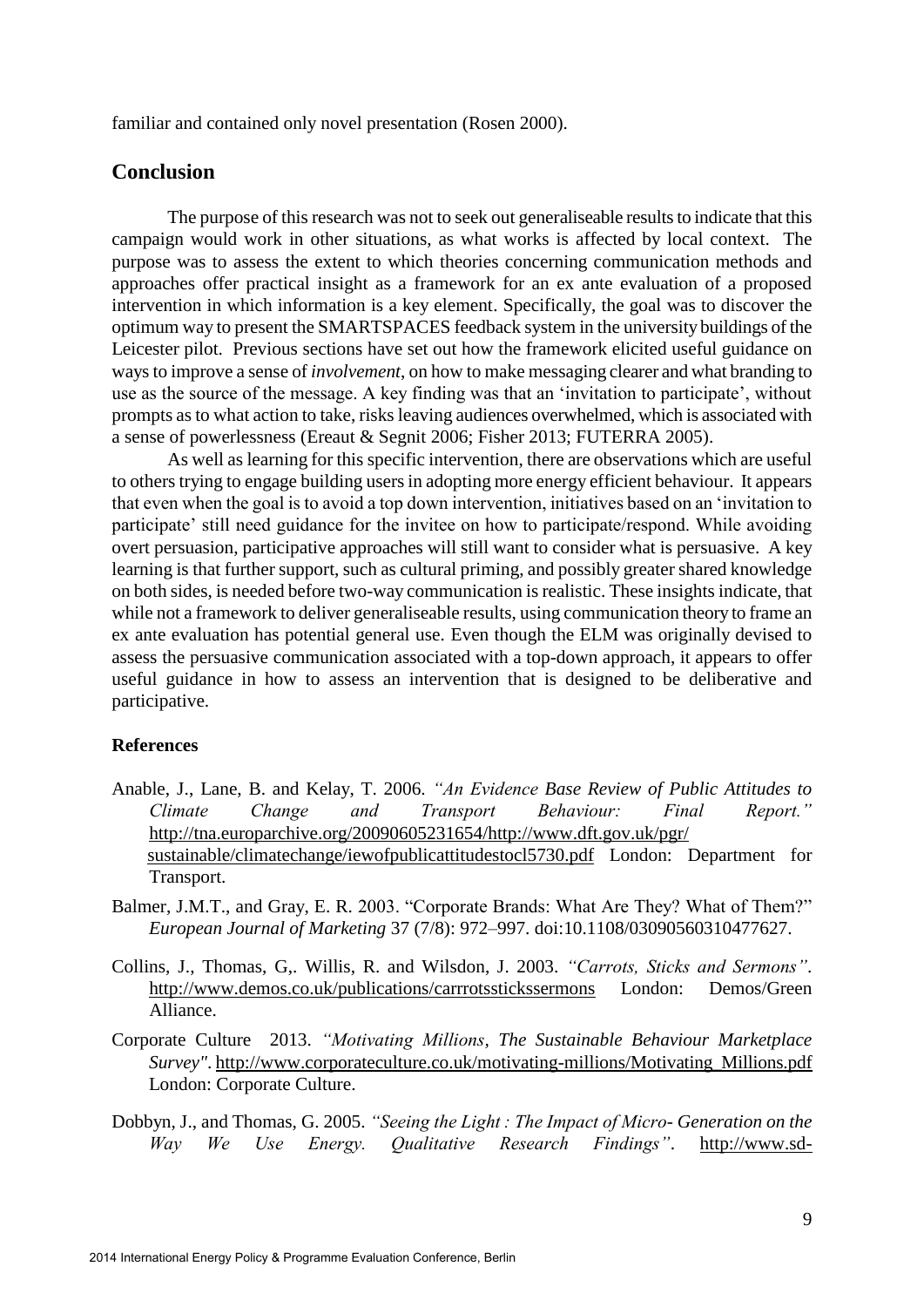commission.org.uk/publications.php?id=239 Hub Research Consultants, London, on behalf of the Sustainable Consumption Roundtable.

- EEA 2013. *"Achieving Energy Efficiency through Behaviour Change: What Does It Take? Technical Report No. 5."* http://www.eea.europa.eu/publications/achieving-energyefficiency-through-behaviour. Copenhagen, European Environment Agency.
- Ereaut, G. and Segnit, N. 2006. *"Warm Words: How Are We Telling the Climate Story and Can We Tell It Better?"* http://www.ippr.org/publications/warm-wordshow-are-we-telling-theclimate-story-and-can-we-tell-it-better London: IPPR.
- Faiers, A., Cook, M., and Neame, C. 2007. "Towards a Contemporary Approach for Understanding Consumer Behaviour in the Context of Domestic Energy Use." *Energy Policy* 35 (8): 4381–4390.
- Filmer-Wilson, E, and Anderson, M. 2005. *Integrating Human Rights into Energy and Environmental Programming: A Reference Paper*. http://www.undp.org/content/undp/en/home/librarypage/environmentenergy/local\_development/integrating-human-rights-into-energy-and-environmentprogramming/ UNDP: NY.
- Fisher, A. R. 2013. *"Promoting Low-Carbon Lifestyles : Addressing Informational Needs through Small-Group Participation"*. Ph.D. Thesis. De Montfort University, U.K.
- FUTERRA 2005. *"The Rules of the Game: Evidence base for the Climate Change Communications Strategy."*http://webarchive.nationalarchives.gov.uk/20130123162956/ http:/www.defra. gov.uk/environment/climatechange/pubs/pdf/ccc-rulesofthegame.pdf. London: FUTERRA Sustainability Communications
- Hardin, G. 1968. "The Tragedy of the Commons." *Science* 162 (3859): 1243–1248.
- Johnson, B.T., and Eagly, A.H., 1989. "Effects of Involvement on Persuasion: A Meta-Analysis." *Psychological Bulletin* 106 (2): 290–314.
- Jones, L.W., Sinclair, R.C., Rhodes, R.E., and Courneya, K.S. 2004. "Promoting Exercise Behaviour: An Integration of Persuasion Theories and the Theory of Planned Behaviour." *British Journal of Health Psychology* 9 (4): 505–521.
- Keller, A. P., and Lehmann, D.R. 2008. "Designing Effective Health Communications: A Meta-Analysis ." *Journal of Public Policy and Marketing* 27 (2): 117–130.
- HM Treasury and DEFRA (2005). Energy Efficiency Innovation Review: Summary Report. London
- Lundy, L.K. 2005. "Identifying and Prioritizing Key Publics for Coastal Conservation Communication Efforts in Louisiana." *International Public Relations Research Conference*  Miami, FL.
- Owens, S., and Driffill, L. 2008. "How to Change Attitudes and Behaviours in the Context of Energy." *Energy Policy* 36 (12): 4412–4418.